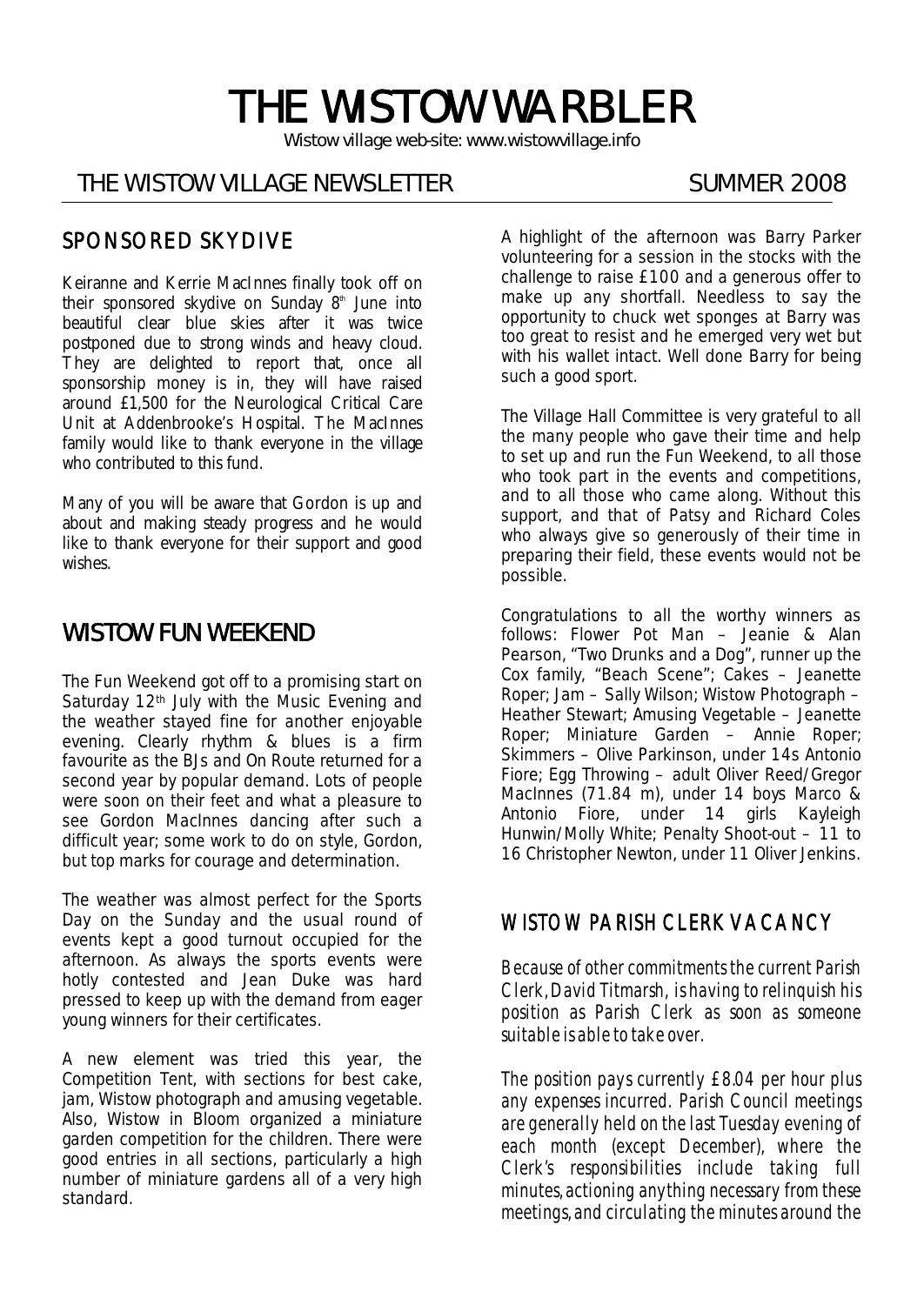7 Councillors. The Clerk is also responsible for receiving and circulating any Parish Council correspondence in between meetings.

 Anyone interested in this position should contact the current Clerk, David Titmarsh, at Taycroft, Mill Road, telephone 822517, or email 'dave.titmarsh@btopenworld.com' for more information.

# WISTOW BRIDGE

As you may be aware, Cambridgeshire County Council have been looking at Wistow bridge as a result of concerns about its long term safety. To date, as far as I am aware, they have not clearly stated precisely what the problem with the bridge is but they have, none the less, come up with some solution options.

At the last meeting of the Parish Council in June, Stephen McGee, from Cambridgeshire County Council, and another man from Atkins Ltd, a Bridge contractor, attended and talked over three possible options. They have also talked to English Heritage and the Envrionment Agency about these proposals, but nothing has been decided yet.

The options being considered are:-

- To build a new bridge alongside the existing bridge, and to make the existing bridge pedestrian only.
- To build a new structure over the existing bridge.
- To strengthen the existing bridge and to clear some foliage from the area, maybe involving purchasing some land, to improve visibility from both directions, and to make the bridge single track (ie a one-way traffic system). Apparently traffic calming measures in this area could also be considered.

But still no final decision has been made. Stephen McGee agreed to expand on these options and to then present them to a Public Open Meeting in the village at a date yet to be fixed. When this meeting has been fixed I hope as many villagers as possible will be able to attend, and in particular will quiz the County Council about precisely what the problem is with the bridge that makes such dramatic action necessary in the first place.

# PLANNED NEW VILLAGE SIGN

Following the publication of the Parish Plan in 2005, a committee of volunteers was set up to organize the design and erection of a village sign, in pursuit of Action Point 15 of the plan. After much debate, a design for the sign has now been developed by the committee.

The design incorporates many elements key to the village, such as the church, together with the traditional farming background and rural nature of the village. While the village has a long history, the sign also tries to incorporate a modern feel; looking forward to the future whilst recognizing its heritage.

Funding is still being sought for this project but, once funds are found, it is proposed to erect the sign on the green in front of Lodes Cottage at the junction of Bridge Street and Manor Street.

If anyone has any queries or comments, please contact Richard Farrar on 822444. An artist's impression of the design of the sign is shown below.



# **WISTOW MEN'S ALTERNATIVE TO THE WI**

Meetings of the Men's Club are held at the Three Horse Shoes on the second Wednesday of each month starting around 7.30 pm. - which, coincidentally, is in line with the timing of WI meetings. This is completely informal with no membership fees.

So why not escape for a few hours while the going is good and do a few blokey things at the pub; drink beer, play games, debate issues, spout off a few opinions, etc. Belly dancing and weaving classes are unlikely to feature. For more information call Clive Williams on 823576.